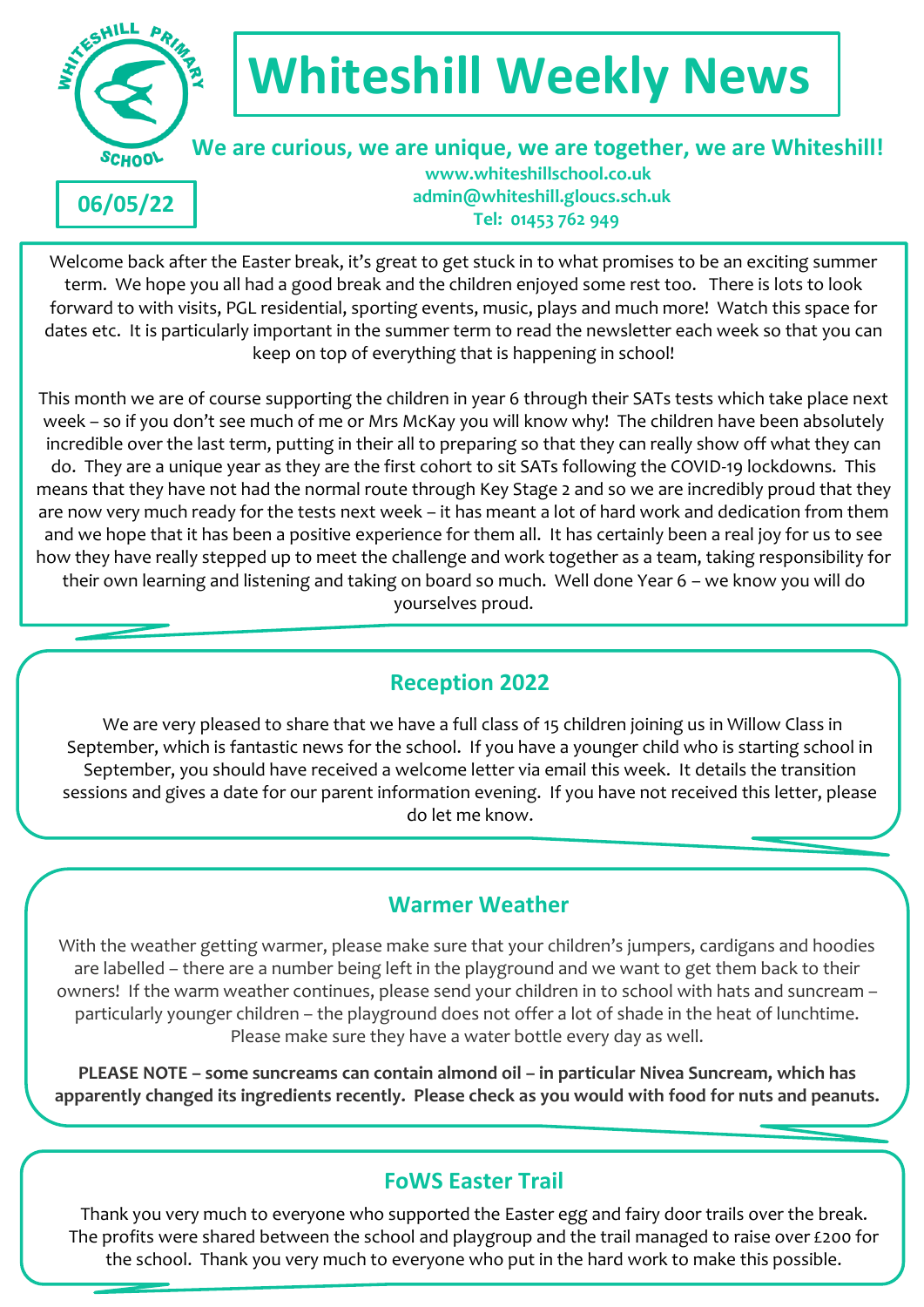#### **Hi5 Netball Competition**

Myself and Mrs Harper were incredibly lucky last week to take a group of Maple Class children along to a Hi5 Netball competition arranged by Atlas Sports. The children had been playing Hi5 Netball in their PE lessons last term but had never played against another school before. The competition took place at Stratford Park Leisure Centre and there were 8 schools taking part, many of whom were bigger schools than Whiteshill. Hi5 Netball is a simple version of netball with 5 players on the court. The children were playing on a full-sized court for the first time so as you can imagine, that took a bit of getting used to as well! I honestly could not have been prouder of the group of children we took with us. They worked so hard through the day to watch the other teams, listen to advice and think about how they could improve their play. By the time George scored our first goal after lunch they were absolutely ecstatic! You would have thought we had won the whole tournament! We peaked at just the right moment, winning our first match in the play-0ffs with two goals from Oscar, ably assisted by Amber – I have never seen such a happy bunch! That win put us in to  $6<sup>th</sup>$  position overall, a wonderful finish. I must point out as well that our team were all year 3 children except for one, whereas the other teams were mostly year 4 children so they did themselves proud. Thank you and well done to George, Oscar, Alex, Bethany, Isabelle, Amber, Phoebe Case, Penny and Nancy.





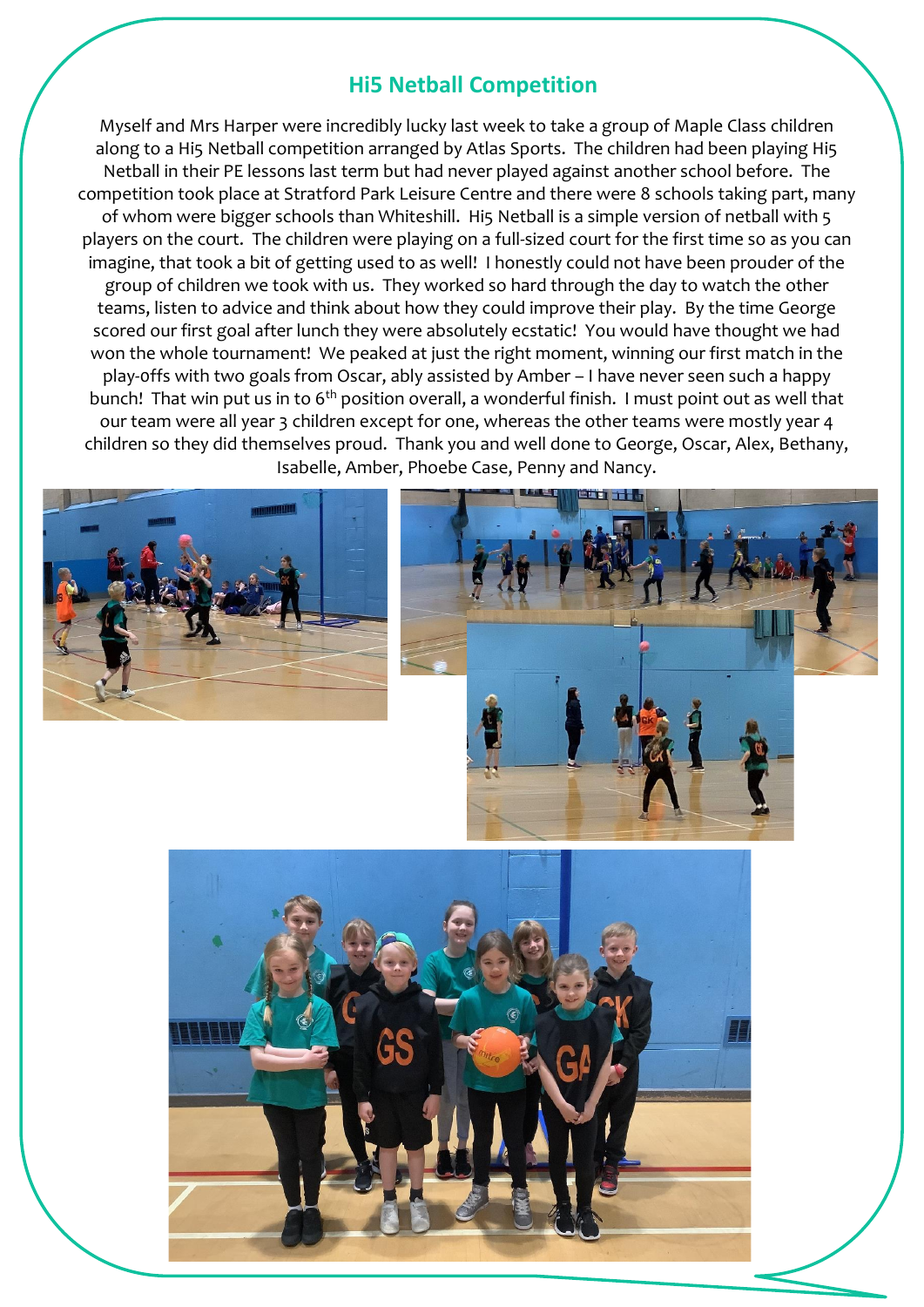#### **Martial Arts Parents Assembly**

You may remember the children in Maple and Oak class missed out on their final session with Mrs Court before Easter as she was not well. She is currently in school teaching Elm class so she is going to do a final session with the children in Oak and the after-school club children in Maple on Wed 18<sup>th</sup> May. That afternoon, we would like to invite Oak class parents and Maple children who were in after school clubs' parents in to school at 2.50pm to watch a short display of what they have learnt.

The following Wed May 25<sup>th</sup> will be Elm class' turn to shine and their parents are invited in at 2.50pm to see what they have learnt over the term.

Please join us if you can.

#### **Welcome**

I would like to say a warm welcome to Livara who joined us yesterday in year 3. Her and her family are new to the area so please do say hello if you get the chance, thank you to all the children who helped her to feel welcome this week. We look forward to getting to know them all as part of our school community.

# **Friends of Whiteshill School WhatsApp Group**

The Friends of Whiteshill School, who are our parent fundraising group are a very small committee at present and desperately need some more support in order to carry out fundraising events for the school community. The Jubilee celebrations in the park are coming up and they have been given the chance to fundraise through this event which is a real opportunity for the school and could give us a much needed budget boost! However, they of course need volunteers both on the day and in the run up to get things organised. Therefore, FoWS have decided to set up a WhatsApp group which all parents are welcome to join. This group will only be used for Friends business but will give you a chance to hear about what is happening and give your opinion on different ideas, as well as help the committee to get people on board with volunteering to raise money for the school.

**If you would like to be part of this WhatsApp group, there is a sign-up box in the school lobby where you can pop your name and phone number and you will be added in. If you do this, you are giving permission for this information to be shared with the FoWS committee and the other parents in the group.**

Please do get involved, it would be much appreciated by us all in school and the Friends and is a great chance to get to know other parents too.

Thank you.

#### **Families Gloucestershire Magazine**

Here is the link to the next issue of Families [Gloucestershire](https://issuu.com/familiesonline/docs/familiesgloucestershiremayjune22) Magazine. This issue is full of useful information and advice for parents including starting school resources, times tables resources, Father's Day gift ideas, adventures at home and much more.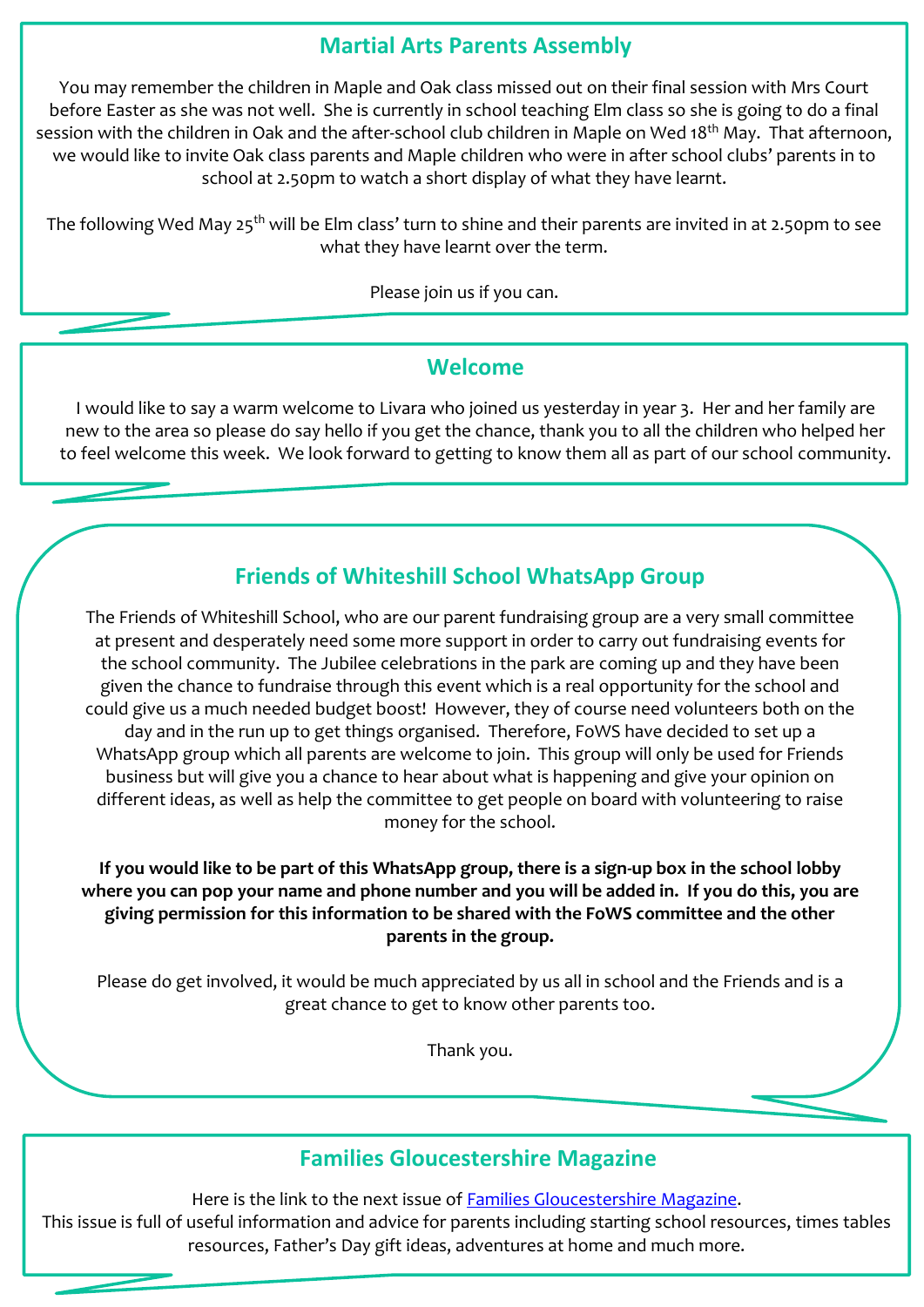#### **Wildlife Quiz**

I'm pleased to share that the next round of the Wildlife Quiz will take place at Whiteshill on Thursday 19<sup>th</sup> May in the afternoon. The girls will be taking on Chalford Hill school. If they win, they will then move through to the Stroud area final, which would be incredible. Because the quiz is in school this time, there will not be a letter coming home as we do not require consent for the journey to another school. Unfortunately, we are not allowed spectators, but me and Mr Pritchard will be there to cheer the team on! Good luck to Lara, Rosanna, Molly and Rein.

## **Rags2Riches Collection**

Don't forget we are holding a Rags2Riches collection in school next week where you can bring bags of old clothes in and donate them, making a profit for the school. Bags need to be donated on Tuesday morning before 9am. Please see attached poster for more detail.

#### **Thank you!**

I wanted to say a huge thank you to Bill Mesley who many of you may know. He is one of our governors and lives across from the school so is a big part of our family here at Whiteshill. Over the Easter holidays, he very kindly volunteered to come in and paint the edges of the concrete steps around the school. This is an important health and safety precaution as it allows the children to judge where the edge of the steps are to hopefully prevent trips and falls. The steps really needed a refresh and he has done an incredibly professional job. It must have taken up a huge amount of his time over the holidays and we can't thank him enough.



## **The Drop – Music Sessions at Stroud College**

Click [here](https://www.themusicworks.org.uk/make-music/startingout/the-drop/?utm_medium=email&_hsmi=211895094&_hsenc=p2ANqtz--ep4vCXysUIal1cmmnLagQzQBppFjCNg0UW_ht3_Icmioz51NZHN9sxLUwQtgaWlcuo_5hzXlJSplJzBeXLVh2T0FaYaxO4-DVTIka4a0qDUfAb-0&utm_content=211895094&utm_source=hs_email) to find out about 'The Drop', weekly music sessions for young people aged 10-18 at Stroud College each Wednesday from 4.30 – 6pm at a cost of just £3 per session. The Drop is a space for children to develop their skills and work with all genres of music. They offer music production, band and vocalist sessions, developing the skills to make, record and mix music. The sessions are for anyone - beginneradvanced. I know we have a number of children in year 6 who are interested in music and this would be a great way of building on what they have learnt through our whole class music sessions in school.

#### **All Stars and Dynamos Cricket**

There are a number of opportunities for the children to play cricket in the local area over the summer. To sign your child/children up for this summer, simply click here to find your local options- [England](https://www.ecb.co.uk/play/all-stars) and Wales Cricket Board (ECB) - The Official [Website](https://www.ecb.co.uk/play/all-stars) of the ECB .